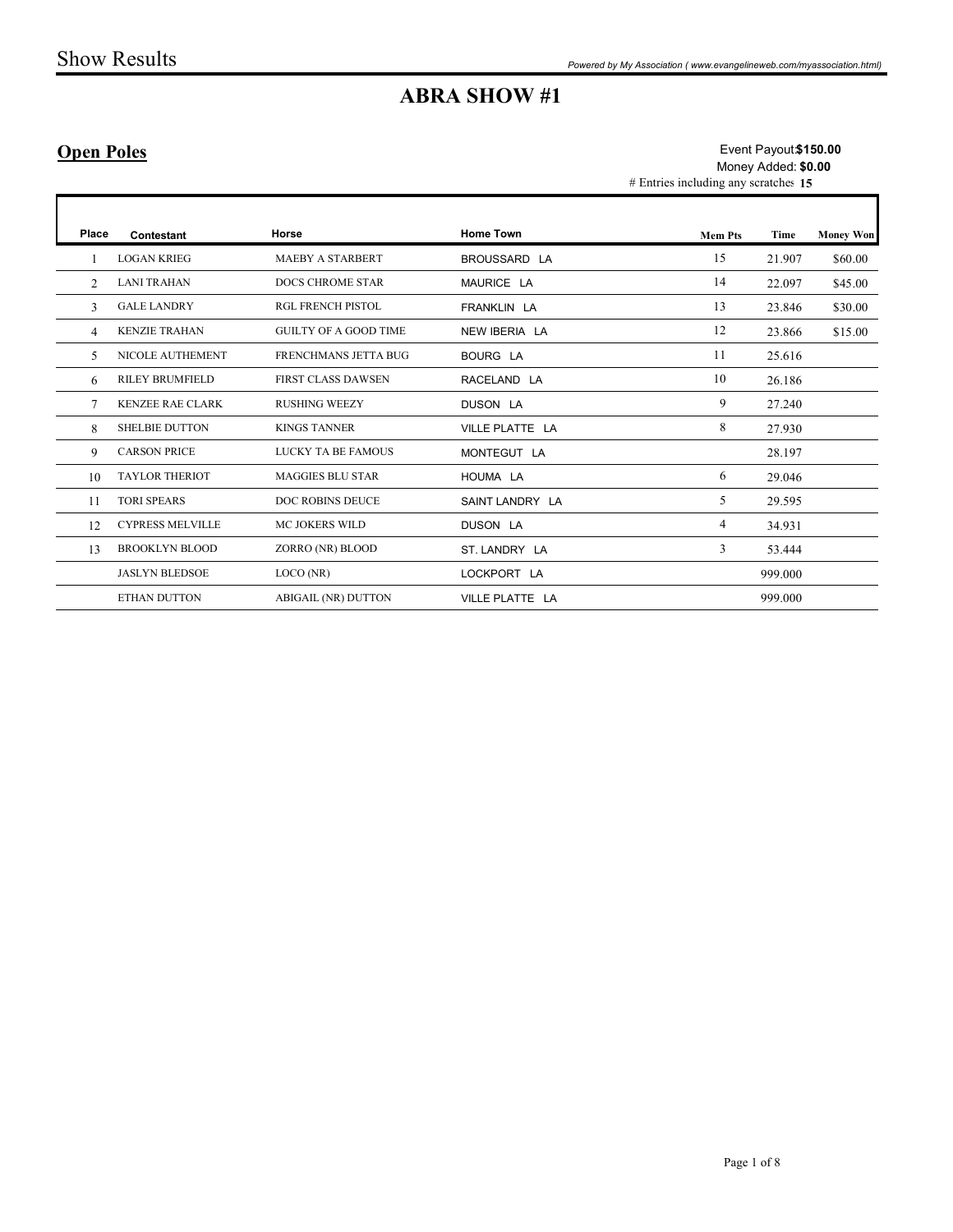#### 13 and Under Poles

|                           |                        |                                              | <b>ABRA SHOW #1</b> | Powered by My Association (www.evangelineweb.com/myassociation.html)                |                                            |                  |
|---------------------------|------------------------|----------------------------------------------|---------------------|-------------------------------------------------------------------------------------|--------------------------------------------|------------------|
| <b>13 and Under Poles</b> |                        |                                              |                     | Event Payout \$70.00<br>Money Added: \$0.00<br># Entries including any scratches 14 |                                            |                  |
| Place                     | Contestant             | Horse                                        | <b>Home Town</b>    | <b>Mem Pts</b>                                                                      | Time                                       | <b>Money Won</b> |
| -1                        | <b>LANEY PRICE</b>     | CAJUN PACKIN LADY                            | MONTEGUT LA         |                                                                                     | 23.777                                     | \$28.00          |
| $\overline{2}$            | <b>ELLIE LINK</b>      | COWBOY (NR)                                  | MORROW LA           | 13                                                                                  | 24.329                                     | \$21.00          |
| $\mathbf{3}$              | ADDY ARCENEAUX         | AMIGO                                        | LAROSE LA           | 12                                                                                  | 26.647                                     | \$14.00          |
| $\overline{4}$            | <b>SHELBIE DUTTON</b>  | <b>KINGS TANNER</b>                          | VILLE PLATTE LA     | 11                                                                                  | 27.133                                     | \$7.00           |
| 5                         | <b>ADDISON KRIEG</b>   | RAISE A BLUE EASY                            | BROUSSARD LA        | 10                                                                                  | 28.406                                     |                  |
| 6                         | ELLA ARCENEAUX         | AJ (NR)                                      | LAROSE LA           | 9                                                                                   | 28.943                                     |                  |
| $\tau$                    | LYLA ARCENEAUX         | <b>FLOWERS</b>                               | LAROSE LA           | $8\phantom{.0}$                                                                     | 29.302                                     |                  |
| 8                         | <b>JALYN GIROIR</b>    | WATCH NICKIES BABE                           | RACELAND LA         | $7\phantom{.0}$                                                                     | 29.885                                     |                  |
| 9                         | ADDIEGRACE LOUVIERE    | OKA DEE SILVER ANNE                          | FRANKLIN LA         | 6                                                                                   | 42.153                                     |                  |
| 10                        | <b>REMME BROUSSARD</b> | <b>BULLSEYE</b>                              | YOUNGSVILLE LA      | $5\overline{)}$                                                                     | 53.678                                     |                  |
|                           | <b>ADDISON KRIEG</b>   | SMOKEY (NR) THIBODAUX                        | BROUSSARD LA        |                                                                                     | 999.000                                    |                  |
|                           | KAYLEE STURM           | <b>MAXIMUS</b>                               | SCOTT LA            |                                                                                     | 999.000                                    |                  |
|                           | KHLOE CLARK            | MC BIG SLICK                                 | DUSON LA            |                                                                                     | 999.000                                    |                  |
|                           | OLIVIA BOURG           | COOSAMINT PATTY                              | RACELAND LA         |                                                                                     | 999.000                                    |                  |
|                           |                        | 8 & Under Beginner Yth or Spcl Needs Barrels |                     | # Entries including any scratches 3                                                 | Event Payout \$3.00<br>Money Added: \$0.00 |                  |
| Place                     | Contestant             | Horse                                        | <b>Home Town</b>    | <b>Mem Pts</b>                                                                      | Time                                       | <b>Money Won</b> |
| $\mathbf{1}$              | MIA CLARK              | ${\tt HORSE}$                                | SCOTT LA            | $\mathbf{1}$                                                                        | 57.179                                     | \$1.00           |
|                           | 2 LILY JUDICE          | <b>HORSE</b>                                 | SCOTT LA            | -1                                                                                  | 78.926                                     | \$1.00           |
|                           | <b>ELAYNE LEGER</b>    | HORSE                                        | NEW IBERIA LA       |                                                                                     | 999.000                                    | \$1.00           |

#### 8 & Under Beginner Yth or Spcl Needs Barrels

#### Event Payout \$3.00 Money Added: \$0.00

| Place | Contestant          | Horse        | <b>Home Town</b> | <b>Mem Pts</b> | Time    | <b>Money Won</b> |
|-------|---------------------|--------------|------------------|----------------|---------|------------------|
|       | <b>MIA CLARK</b>    | <b>HORSE</b> | SCOTT LA         |                | 57.179  | \$1.00           |
|       | LILY JUDICE         | <b>HORSE</b> | SCOTT LA         |                | 78.926  | \$1.00           |
|       | <b>ELAYNE LEGER</b> | <b>HORSE</b> | NEW IBERIA LA    |                | 999.000 | \$1.00           |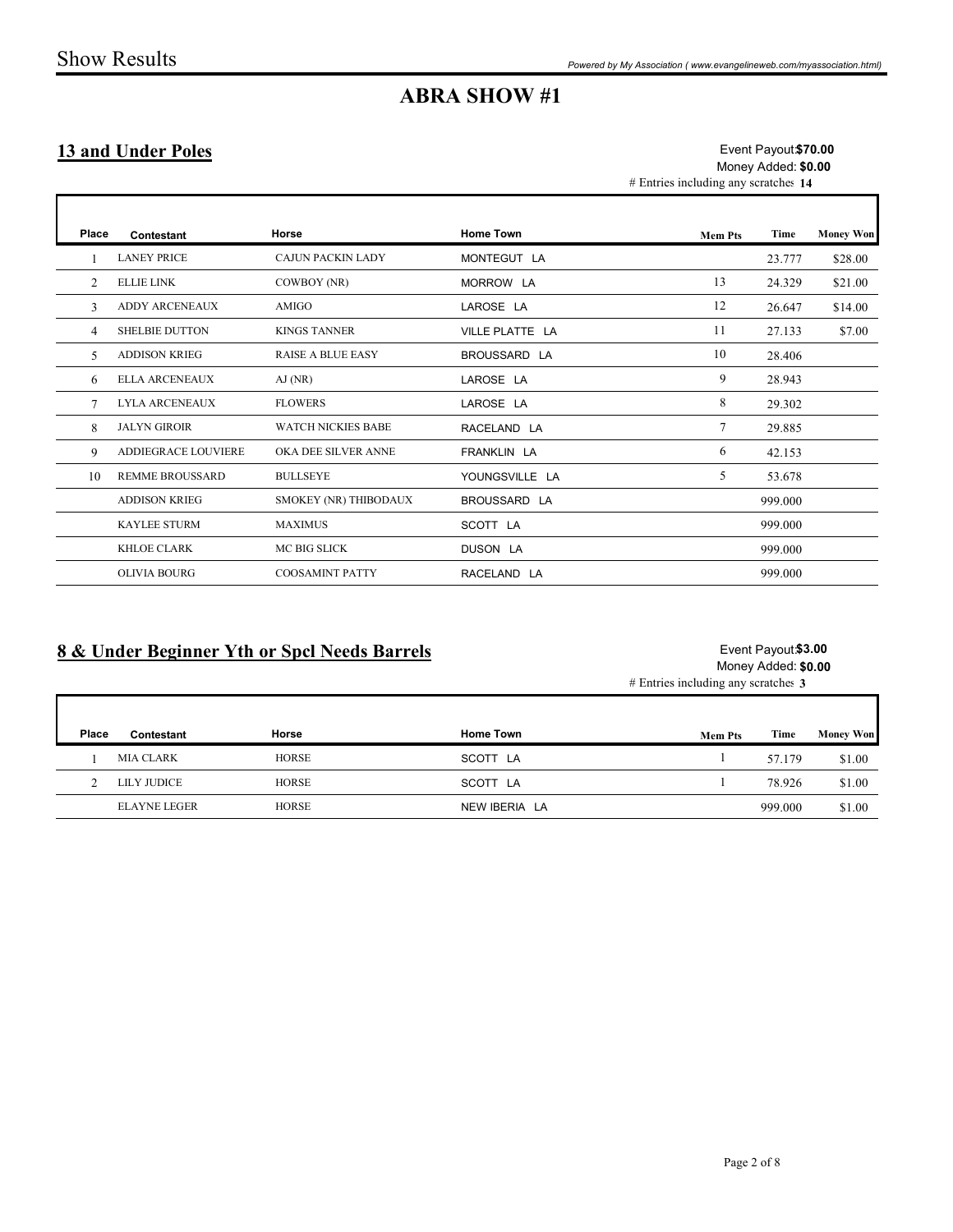### Open 5D Barrels

|                   |                         |                             | <b>ABRA SHOW #1</b> |                                                                                        |                  |
|-------------------|-------------------------|-----------------------------|---------------------|----------------------------------------------------------------------------------------|------------------|
|                   | <b>Open 5D Barrels</b>  |                             |                     | Event Payout \$1,089.00<br>Money Added: \$0.00<br># Entries including any scratches 58 |                  |
| 1D-Results        |                         |                             |                     |                                                                                        |                  |
| Place             | Contestant              | Horse                       | <b>Home Town</b>    | Time                                                                                   | <b>Money Won</b> |
|                   | <b>LOGAN KRIEG</b>      | <b>STARBERTS ELOISE</b>     | BROUSSARD LA        | 15.930                                                                                 | \$120.00         |
| 2                 | <b>LOGAN KRIEG</b>      | MAEBY A STARBERT            | BROUSSARD LA        | 15.973                                                                                 | \$72.00          |
| 3                 | OLIVIA KATE GUIDRY      | TURNIN ON FAITH             | DUSON LA            | 16.137                                                                                 | \$48.00          |
| $\overline{4}$    | <b>TAMMY MANUEL</b>     | CATS WESTERN GREYSTO        | CHURCH POINT LA     | 16.237                                                                                 |                  |
| 5                 | LYLA ARCENEAUX          | <b>FLOWERS</b>              | LAROSE LA           | 16.275                                                                                 |                  |
| 6                 | <b>EMMIE COLLINS</b>    | <b>IMPRESSIVE SANDY BAR</b> | YOUNGSVILLE LA      | 16.376                                                                                 |                  |
| 2D-Results        |                         |                             |                     |                                                                                        |                  |
| Place             | Contestant              | Horse                       | Home Town           | Time                                                                                   | <b>Money Won</b> |
|                   | <b>KELLY VIGE'</b>      | MY SPECIAL FRECKLE          | BROUSSARD LA        | 16.489                                                                                 | \$114.00         |
| 2                 | ELLA ARCENEAUX          | <b>GRUELO</b>               | LAROSE LA           | 16.520                                                                                 | \$69.00          |
| 3                 | <b>KRISTEN DOMINGUE</b> | <b>SKIPITIMBROKE</b>        | SCOTT LA            | 16.627                                                                                 | \$46.00          |
| 4                 | ADDY ARCENEAUX          | AMIGO                       | LAROSE LA           | 16.655                                                                                 |                  |
|                   | 5 RILEY BRUMFIELD       | FIRST CLASS DAWSEN          | RACELAND LA         | 16.656                                                                                 |                  |
|                   | 6 HANNAH LATIOLAIS      | PEPPYS PEPTO LENA           | ST MARTINVILLE LA   | 16.673                                                                                 |                  |
| 7                 | SHAWN ARCENEAUX         | KING LEE PEPPY EK           | BREAUX BRIDGE LA    | 16.773                                                                                 |                  |
| 8                 | <b>TORI SPEARS</b>      | DOC ROBINS DEUCE            | SAINT LANDRY LA     | 16.881                                                                                 |                  |
| 9                 | HOLLIE METZ             | DIABLO SURE                 | NEW IBERIA LA       | 16.882                                                                                 |                  |
|                   | 10 LANI TRAHAN          | DOCS CHROME STAR            | MAURICE LA          | 16.896                                                                                 |                  |
| <b>3D-Results</b> |                         |                             |                     |                                                                                        |                  |
| Place             | Contestant              | Horse                       | Home Town           | Time                                                                                   | <b>Money Won</b> |
| -1                | ADDIEGRACE LOUVIERE     | ZADA (NR) FONTENOT          | FRANKLIN LA         | 16.976                                                                                 | \$109.00         |
| 2                 | CYPRESS MELVILLE        | MC BIG SLICK                | DUSON LA            | 17.006                                                                                 | \$65.00          |
| $\overline{3}$    | OLIVIA KATE GUIDRY      | TANK (NR) GUIDRY            | DUSON LA            | 17.013                                                                                 | \$44.00          |
| 4                 | NICOLE AUTHEMENT        | FRENCHMANS JETTA BUG        | BOURG LA            | 17.022                                                                                 |                  |
| 5                 | <b>KRISTEN DOMINGUE</b> | <b>SHAQ WAGON</b>           | SCOTT LA            | 17.127                                                                                 |                  |
| 6                 | MORGAN MCGREW           | A FABULOUS DIAMOND          | PORT ALLEN LA       | 17.143                                                                                 |                  |
| $7\overline{ }$   | <b>SUSAN KRIEG</b>      | STARBERTS LITE LADY         | BROUSSARD LA        | 17.155                                                                                 |                  |
| 8                 | <b>GALE LANDRY</b>      | RGL FRENCH PISTOL           | FRANKLIN LA         | 17.282                                                                                 |                  |
| 9                 | ALYSON DOMINGUE         | IMA SPECIAL LEGACY          | SCOTT LA            | 17.327                                                                                 |                  |
|                   | 10 MORGAN ZAMMIT        | LOVE YA BABY GIRL           | RAYNE LA            | 17.411                                                                                 |                  |
| 4D-Results        |                         |                             |                     |                                                                                        |                  |
| Place             | Contestant              | Horse                       | Home Town           | Time                                                                                   | <b>Money Won</b> |
| -1                | RANDAL CLARK            | WIND CASH                   | DUSON LA            | 17.638                                                                                 | \$103.00         |
|                   | HOLLY PARRISH           | FQHR LADY RIVER             | BREAUX BRIDGE LA    | 17.655                                                                                 | \$62.00          |
| 2                 |                         |                             |                     |                                                                                        |                  |
| 3                 | ALLI KIDDER             | MISS RJ IS SPECIAL          | ARNAUDVILLE LA      | 17.849                                                                                 | \$41.00          |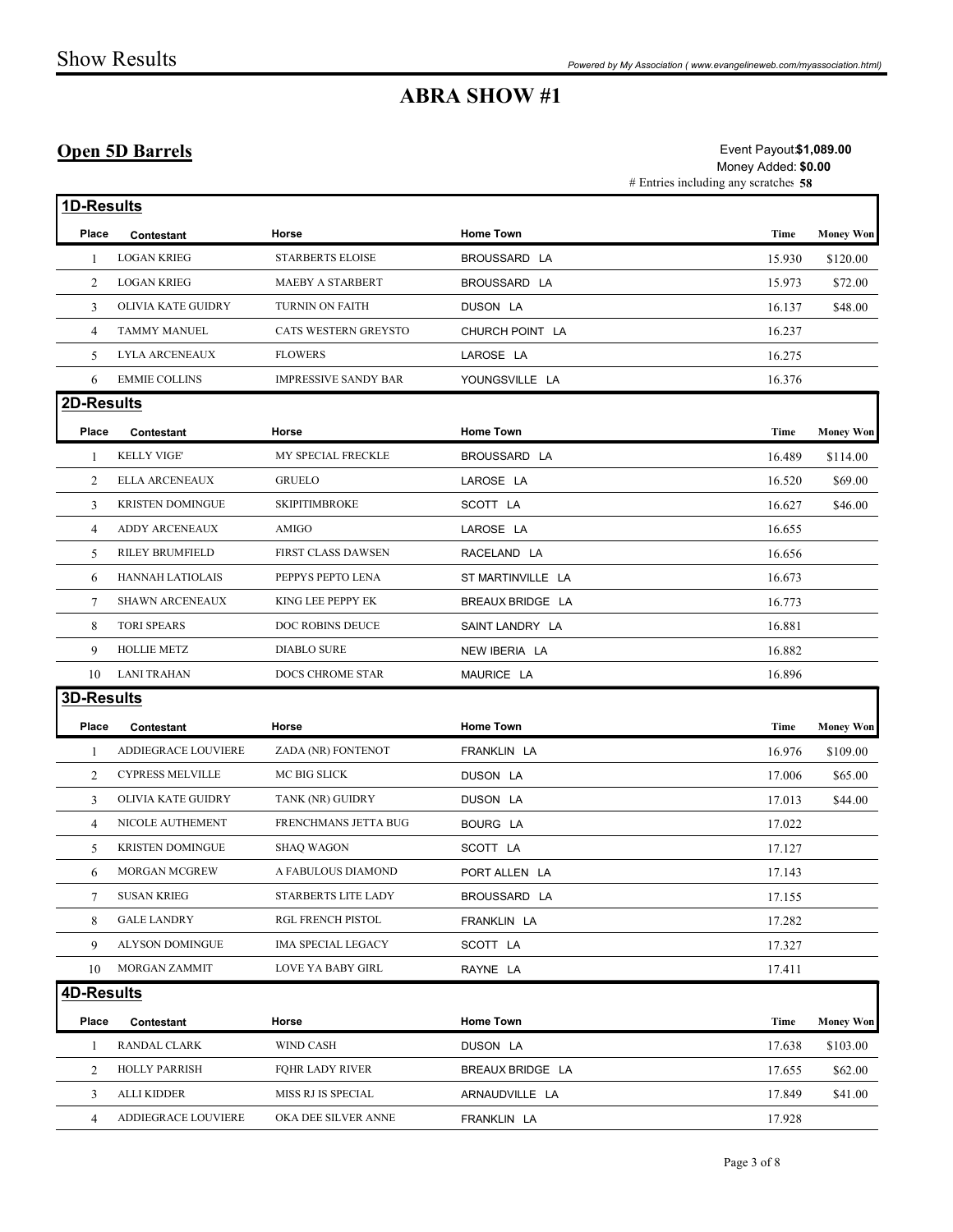## ABRA SHOW #1

|            |                         |                          | <b>ABRA SHOW #1</b> |         |                  |
|------------|-------------------------|--------------------------|---------------------|---------|------------------|
| 5D-Results |                         |                          |                     |         |                  |
| Place      | Contestant              | Horse                    | <b>Home Town</b>    | Time    | <b>Money Won</b> |
|            | <b>TAYLOR THERIOT</b>   | <b>MAGGIES BLU STAR</b>  | HOUMA LA            | 18.231  | \$98.00          |
| 2          | <b>CADEE DAUTREUIL</b>  | NADIE (NR)               | ARNAUDVILLE LA      | 18.624  | \$59.00          |
| 3          | KATHY DEHART            | MOE GOSSIP               | GIBSON LA           | 18.739  | \$39.00          |
| 4          | JASLYN BLEDSOE          | LOCO (NR)                | LOCKPORT LA         | 19.481  |                  |
| 5          | <b>JESSICA PRICE</b>    | LAST TRIP TO RIO         | MONTEGUT LA         | 19.499  |                  |
| 6          | ETHAN DUTTON            | MISS LA WARRIOR          | VILLE PLATTE LA     | 19.571  |                  |
| 7          | MISTI THIBODEAUX        | <b>BEAUTY (NR)</b>       | CHURCH POINT LA     | 19.678  |                  |
| 8          | KHLOE CLARK             | <b>RUSHING WEEZY</b>     | DUSON LA            | 20.668  |                  |
| 9          | <b>ASHLEE THOMPSON</b>  | <b>ANNIE</b>             | LAFAYETTE LA        | 22.278  |                  |
| 10         | KATHRYN TAMBURELLO      | GIZMO                    | CARENCRO LA         | 23.179  |                  |
| 11         | <b>REMME BROUSSARD</b>  | <b>BULLSEYE</b>          | YOUNGSVILLE LA      | 32.189  |                  |
|            | 12 MARIA VAUGHN         | SIR RUNAWAY FUN          | RAYNE LA            | 42.499  |                  |
|            | No Time-Results         |                          |                     |         |                  |
| Place      | Contestant              | Horse                    | Home Town           | Time    | <b>Money Won</b> |
|            | ADDISON KRIEG           | <b>RAISE A BLUE EASY</b> | BROUSSARD LA        | 821.377 |                  |
|            | MICHELLE BEGNAUD        | LR U GOTTA B KIDDIN      | DUSON LA            | 821.788 |                  |
|            | <b>KRISTEN DOMINGUE</b> | WATERS UP                | SCOTT LA            | 821.832 |                  |
|            | <b>EMMIE COLLINS</b>    | STREAKIN SPRAT           | YOUNGSVILLE LA      | 821.896 |                  |
|            | SHELBIE DUTTON          | <b>KINGS TANNER</b>      | VILLE PLATTE LA     | 821.901 |                  |
|            | <b>JALYN GIROIR</b>     | WATCH NICKIES BABE       | RACELAND LA         | 822.196 |                  |
|            | <b>SHELBI RICHARD</b>   | RAMSI (NR) RICHARD       | CHURCH POINT LA     | 822.280 |                  |
|            | OLIVIA BOURG            | COOSAMINT PATTY          | RACELAND LA         | 822.428 |                  |
|            | TONYA STURM             | <b>CARRIES RARE BUG</b>  | SCOTT LA            | 823.173 |                  |
|            | <b>BROOKLYN BLOOD</b>   | ZORRO (NR) BLOOD         | ST. LANDRY LA       | 823.670 |                  |
|            | KELLY VIGE'             | SUESHEMISSSAMMY          | BROUSSARD LA        | 827.281 |                  |
|            | TAYLOR CHRISTIANSON     | MCCRAYS MEMORY           | EVERGREEN LA        | 830.998 |                  |
|            | <b>BAYLIE NEWMAN</b>    | SETHS VILLAGE CHAMP      | VILLE PLATTE LA     | 999.000 |                  |
|            | <b>SHELBIE DUTTON</b>   | <b>BEAUX (NR) DUTTON</b> | VILLE PLATTE LA     | 999.000 |                  |
|            | KYLIE TRAHAN            | LDF ROYAL DRIFTER        | NEW IBERIA LA       | 999.000 |                  |
|            |                         |                          |                     | 999.000 |                  |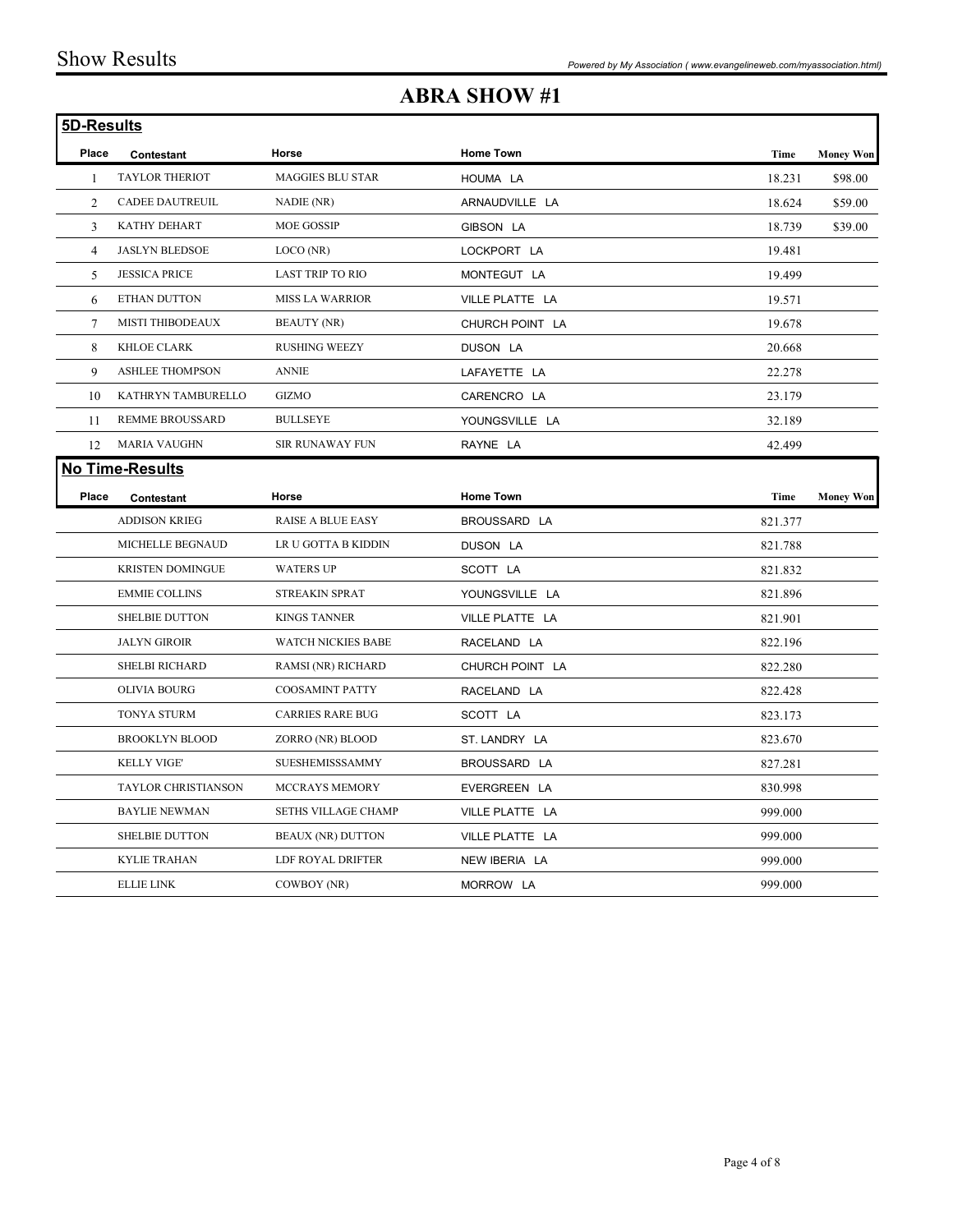### 12 and Under Barrels

|                 | <b>Show Results</b>         |                           |                     | Powered by My Association (www.evangelineweb.com/myassociation.html) |                                             |                  |
|-----------------|-----------------------------|---------------------------|---------------------|----------------------------------------------------------------------|---------------------------------------------|------------------|
|                 |                             |                           | <b>ABRA SHOW #1</b> |                                                                      |                                             |                  |
|                 | <b>12 and Under Barrels</b> |                           |                     | # Entries including any scratches 16                                 | Event Payout \$80.00<br>Money Added: \$0.00 |                  |
| Place           | Contestant                  | Horse                     | <b>Home Town</b>    | <b>Mem Pts</b>                                                       | Time                                        | <b>Money Won</b> |
| $\mathbf{1}$    | LYLA ARCENEAUX              | <b>FLOWERS</b>            | LAROSE LA           | 16                                                                   | 16.275                                      | \$32.00          |
| $\overline{2}$  | ELLA ARCENEAUX              | <b>GRUELO</b>             | LAROSE LA           | 15                                                                   | 16.520                                      | \$24.00          |
| $\mathbf{3}$    | ADDY ARCENEAUX              | AMIGO                     | LAROSE LA           | 14                                                                   | 16.655                                      | \$16.00          |
| $\overline{4}$  | <b>JALYN GIROIR</b>         | <b>WATCH NICKIES BABE</b> | RACELAND LA         | 13                                                                   | 16.983                                      | \$8.00           |
| 5 <sup>5</sup>  | <b>ADDISON KRIEG</b>        | SMOKEY (NR) THIBODAUX     | BROUSSARD LA        |                                                                      | 17.948                                      |                  |
| 6               | <b>LANEY PRICE</b>          | CAJUN PACKIN LADY         | MONTEGUT LA         |                                                                      | 17.984                                      |                  |
| $7\phantom{.0}$ | KAYLEE STURM                | <b>MAXIMUS</b>            | SCOTT LA            | $10\,$                                                               | 19.022                                      |                  |
| 8               | MADISON THERIOT             | RYE EZRA (NR)             | CARENCRO LA         | 9                                                                    | 21.277                                      |                  |
| 9               | <b>ADDISON KRIEG</b>        | RAISE A BLUE EASY         | BROUSSARD LA        | 8                                                                    | 21.377                                      |                  |
| 10              | <b>ELLIE LINK</b>           | COWBOY (NR)               | MORROW LA           | $7\phantom{.0}$                                                      | 24.756                                      |                  |
| 11              | <b>BRITTNEY TATE</b>        | <b>MALIBU</b>             | PARKS LA            | 6                                                                    | 31.131                                      |                  |
| 12              | <b>REMME BROUSSARD</b>      | <b>BULLSEYE</b>           | YOUNGSVILLE LA      | $5\overline{)}$                                                      | 32.189                                      |                  |
|                 | <b>SAGE BENJAMIN</b>        | CHIEF (NR) PIEL           |                     |                                                                      | 999.000                                     |                  |
|                 | OLIVIA BOURG                | <b>COOSAMINT PATTY</b>    | RACELAND LA         |                                                                      | 999.000                                     |                  |
|                 | <b>BAILEE BOURQUE</b>       | PLAN TO TWIST             | NEW IBERIA LA       |                                                                      | 999.000                                     |                  |
|                 | SHELBIE DUTTON              | <b>BEAUX (NR) DUTTON</b>  | VILLE PLATTE LA     |                                                                      | 999.000                                     |                  |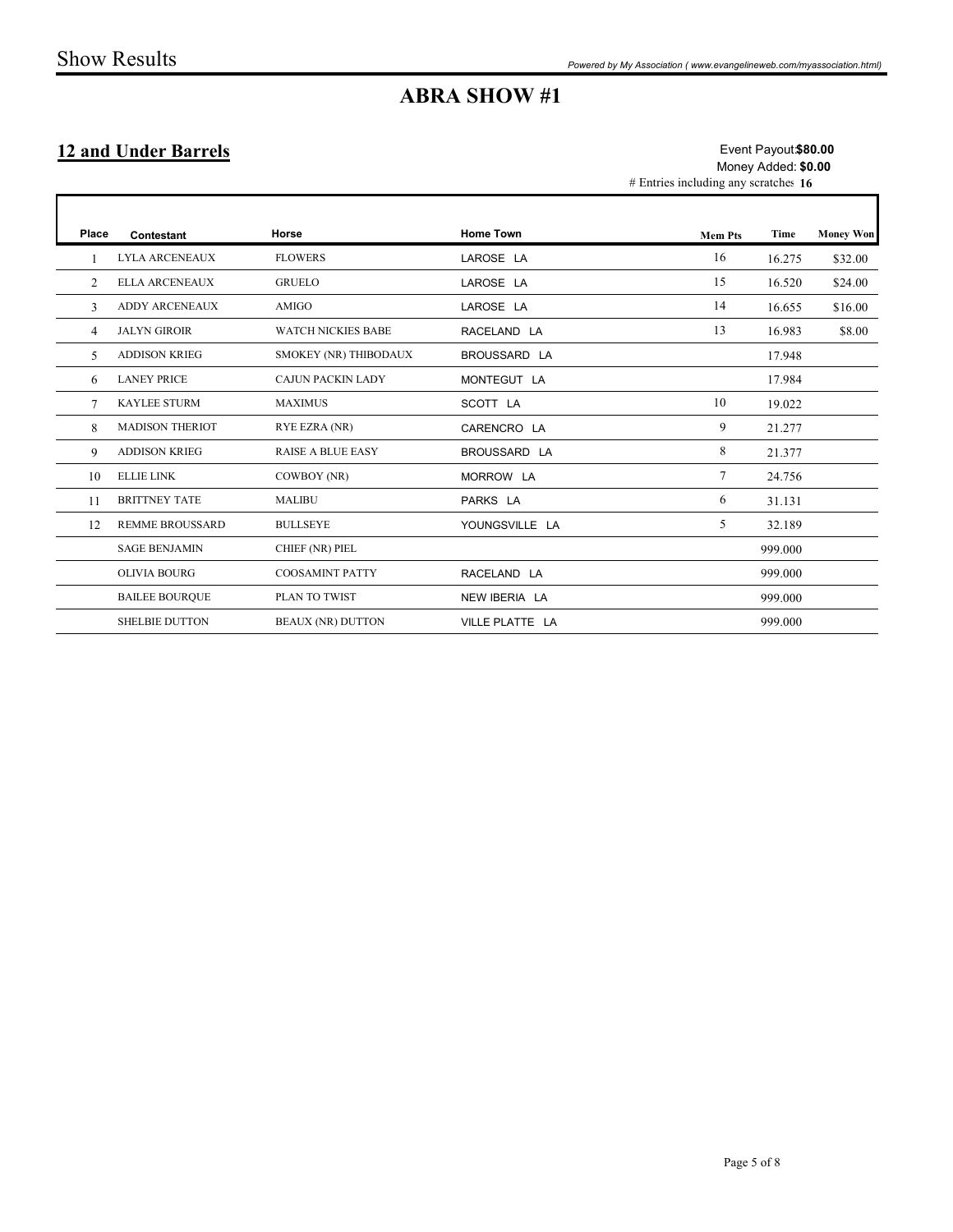#### 13-18 Youth Barrels

|                            |                       |                             | <b>ABRA SHOW #1</b> |                                                                                      |        |                  |
|----------------------------|-----------------------|-----------------------------|---------------------|--------------------------------------------------------------------------------------|--------|------------------|
| <b>13-18 Youth Barrels</b> |                       |                             |                     | Event Payout \$140.00<br>Money Added: \$0.00<br># Entries including any scratches 14 |        |                  |
| Place                      | Contestant            | Horse                       | <b>Home Town</b>    | <b>Mem Pts</b>                                                                       | Time   | <b>Money Won</b> |
|                            | <b>LOGAN KRIEG</b>    | <b>STARBERTS ELOISE</b>     | BROUSSARD LA        | 14                                                                                   | 15.930 | \$56.00          |
| 2                          | <b>LOGAN KRIEG</b>    | MAEBY A STARBERT            | BROUSSARD LA        |                                                                                      | 15.973 | \$42.00          |
| 3                          | <b>EMMIE COLLINS</b>  | <b>IMPRESSIVE SANDY BAR</b> | YOUNGSVILLE LA      |                                                                                      | 16.376 | \$28.00          |
| $\overline{4}$             | <b>TORI SPEARS</b>    | DOC ROBINS DEUCE            | SAINT LANDRY LA     | -11                                                                                  | 16.881 | \$14.00          |
| 5                          | <b>HOLLIE METZ</b>    | <b>DIABLO SURE</b>          | NEW IBERIA LA       | 10                                                                                   | 16.882 |                  |
| 6                          | ADDIEGRACE LOUVIERE   | ZADA (NR) FONTENOT          | FRANKLIN LA         | 9                                                                                    | 16.976 |                  |
| 7                          | <b>TAYLOR THERIOT</b> | MAGGIES BLU STAR            | HOUMA LA            | 8                                                                                    | 17.960 |                  |
| 8                          | JASLYN BLEDSOE        | LOCO(NR)                    | LOCKPORT LA         | $7\phantom{.0}$                                                                      | 19.481 |                  |
| 9                          | ETHAN DUTTON          | <b>MISS LA WARRIOR</b>      | VILLE PLATTE LA     | 6                                                                                    | 19.571 |                  |
| 10                         | <b>EMMIE COLLINS</b>  | <b>STREAKIN SPRAT</b>       | YOUNGSVILLE LA      | 5                                                                                    | 21.896 |                  |
| 11                         | <b>CARSON PRICE</b>   | LUCKY TA BE FAMOUS          | MONTEGUT LA         |                                                                                      | 22.306 |                  |
| 12                         | MARCELLA QUIBODEAUX   | HES CASH HAPPY              | CHURCH POINT LA     | $\mathbf{3}$                                                                         | 25.566 |                  |
|                            | 13 KELLY VIGE'        | SUESHEMISSSAMMY             | BROUSSARD LA        | 2                                                                                    | 27.281 |                  |
|                            | 14 EMILY WARD         | <b>BEAU</b>                 | EUNICE LA           | -1                                                                                   | 29.090 |                  |

#### 19-39 Young Adult Barrels

#### Event Payout**\$120.00** Money Added: \$0.00

|                | TAYLOR THERIOT          | MAGGIES BLU STAR          | HOUMA LA         | $\delta$                             | 17.960  |                  |
|----------------|-------------------------|---------------------------|------------------|--------------------------------------|---------|------------------|
| 8              | <b>JASLYN BLEDSOE</b>   | LOCO(NR)                  | LOCKPORT LA      | $\tau$                               | 19.481  |                  |
| 9              | ETHAN DUTTON            | <b>MISS LA WARRIOR</b>    | VILLE PLATTE LA  | 6                                    | 19.571  |                  |
| 10             | <b>EMMIE COLLINS</b>    | STREAKIN SPRAT            | YOUNGSVILLE LA   | 5                                    | 21.896  |                  |
| 11             | <b>CARSON PRICE</b>     | LUCKY TA BE FAMOUS        | MONTEGUT LA      |                                      | 22.306  |                  |
|                | 12 MARCELLA QUIBODEAUX  | HES CASH HAPPY            | CHURCH POINT LA  | $\mathfrak{Z}$                       | 25.566  |                  |
|                | 13 KELLY VIGE'          | SUESHEMISSSAMMY           | BROUSSARD LA     | $\overline{2}$                       | 27.281  |                  |
| 14             | <b>EMILY WARD</b>       | <b>BEAU</b>               | EUNICE LA        | 1                                    | 29.090  |                  |
|                |                         |                           |                  | # Entries including any scratches 12 |         |                  |
|                |                         |                           |                  |                                      |         |                  |
| Place          | Contestant              | Horse                     | <b>Home Town</b> | <b>Mem Pts</b>                       | Time    | <b>Money Won</b> |
| 1              | OLIVIA KATE GUIDRY      | TURNIN ON FAITH           | DUSON LA         | 12                                   | 16.137  | \$60.00          |
| 2              | <b>LANI TRAHAN</b>      | <b>DOCS CHROME STAR</b>   | MAURICE LA       | 11                                   | 16.896  | \$36.00          |
| 3              | NICOLE AUTHEMENT        | FRENCHMANS JETTA BUG      | BOURG LA         | 10                                   | 17.022  | \$24.00          |
| $\overline{4}$ | <b>MORGAN MCGREW</b>    | A FABULOUS DIAMOND        | PORT ALLEN LA    | 9                                    | 17.143  |                  |
| 5              | <b>ALYSON DOMINGUE</b>  | <b>IMA SPECIAL LEGACY</b> | SCOTT LA         | 8                                    | 17.327  |                  |
| 6              | MORGAN ZAMMIT           | LOVE YA BABY GIRL         | RAYNE LA         | $7\overline{ }$                      | 17.411  |                  |
| 7              | TONYA STURM             | <b>CARRIES RARE BUG</b>   | SCOTT LA         | 6                                    | 18.290  |                  |
| 8              | <b>CADEE DAUTREUIL</b>  | NADIE (NR)                | ARNAUDVILLE LA   | 5                                    | 19.368  |                  |
| 9              | <b>KRISTEN DOMINGUE</b> | <b>WATERS UP</b>          | SCOTT LA         | $\overline{4}$                       | 21.832  |                  |
| 10             | <b>ALLI KIDDER</b>      | MISS RJ IS SPECIAL        | ARNAUDVILLE LA   | $\mathfrak{Z}$                       | 22.193  |                  |
| 11             | <b>BROOKLYN BLOOD</b>   | ZORRO (NR) BLOOD          | ST. LANDRY LA    | $\overline{2}$                       | 23.670  |                  |
|                | <b>BAYLIE NEWMAN</b>    | SETHS VILLAGE CHAMP       | VILLE PLATTE LA  |                                      | 999.000 |                  |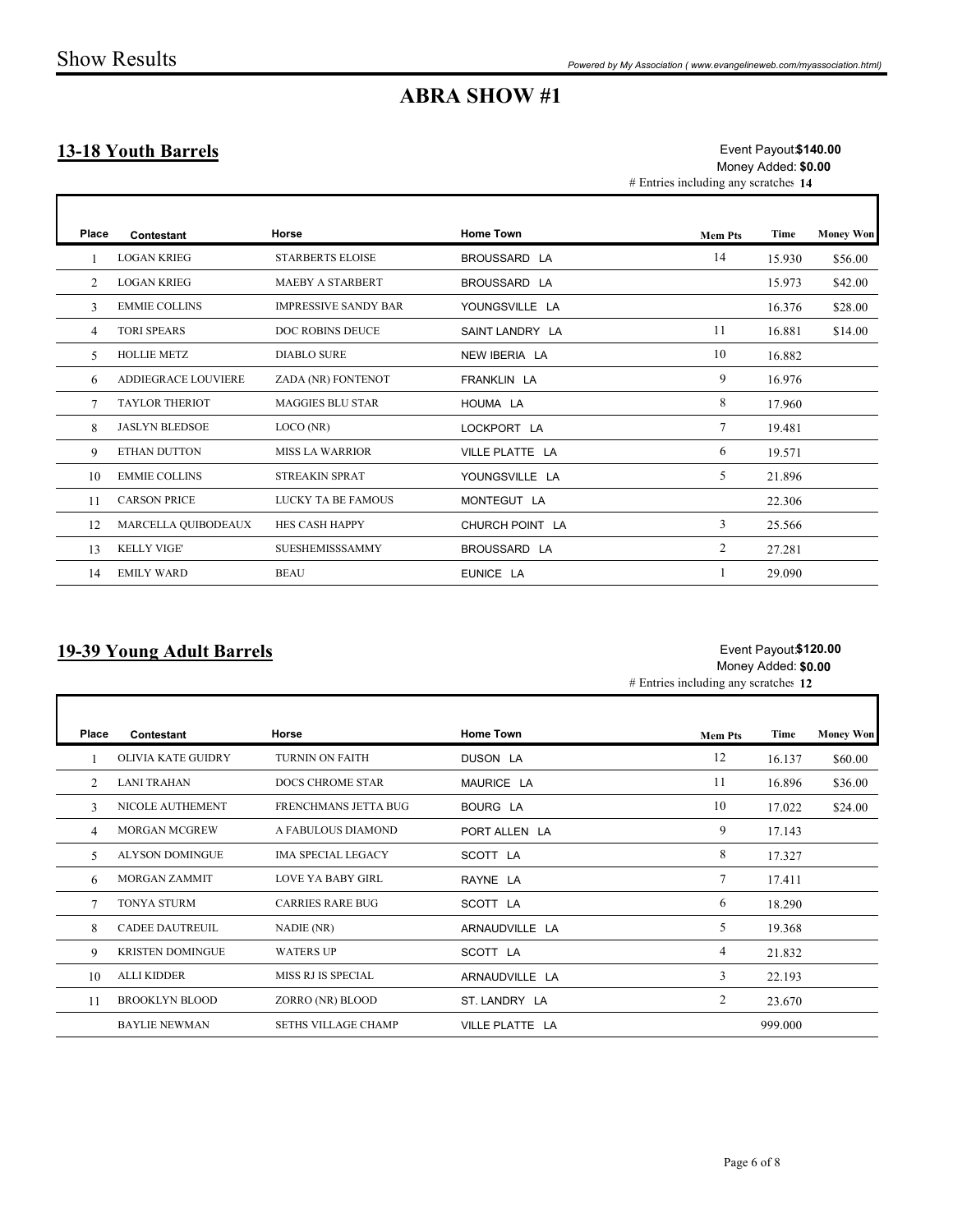Г

## ABRA SHOW #1

#### 40 and Over Senior Barrels

|                | <b>Show Results</b>               |                                                                                    |                      | Powered by My Association (www.evangelineweb.com/myassociation.html) |                                             |                  |
|----------------|-----------------------------------|------------------------------------------------------------------------------------|----------------------|----------------------------------------------------------------------|---------------------------------------------|------------------|
|                |                                   |                                                                                    | <b>ABRA SHOW #1</b>  |                                                                      |                                             |                  |
|                | <b>40 and Over Senior Barrels</b> | Event Payout \$60.00<br>Money Added: \$0.00<br># Entries including any scratches 6 |                      |                                                                      |                                             |                  |
| Place          | Contestant                        | Horse                                                                              | Home Town            | <b>Mem Pts</b>                                                       | Time                                        | <b>Money Won</b> |
| -1             | <b>TAMMY MANUEL</b>               | CATS WESTERN GREYSTO                                                               | CHURCH POINT LA      | 6                                                                    | 16.237                                      | \$36.00          |
| 2              | <b>SHAWN ARCENEAUX</b>            | KING LEE PEPPY EK                                                                  | BREAUX BRIDGE LA     | 5                                                                    | 16.773                                      | \$24.00          |
| $\mathbf{3}$   | <b>CINDY DOMINGUE</b>             | LD COOPS CORONA                                                                    | SCOTT LA             | $\overline{4}$                                                       | 18.314                                      |                  |
| $\overline{4}$ | KATHY DEHART                      | MOE GOSSIP                                                                         | GIBSON LA            | $\mathbf{3}$                                                         | 18.739                                      |                  |
| 5              | <b>DEANNA THERIOT</b>             | MISSY (NR) THERIOT                                                                 | SCOTT LA             | $\overline{c}$                                                       | 23.299                                      |                  |
| 6              | <b>MARIA VAUGHN</b>               | SIR RUNAWAY FUN                                                                    | RAYNE LA             | $\mathbf{1}$                                                         | 42.499                                      |                  |
|                | \$2500 Novice Horse Barrels       |                                                                                    |                      | # Entries including any scratches 4                                  | Event Payout \$40.00<br>Money Added: \$0.00 |                  |
| Place          | Contestant                        | Horse                                                                              | <b>Home Town</b>     | <b>Mem Pts</b>                                                       | <b>Time</b>                                 | <b>Money Won</b> |
| -1             | <b>TAMMY MANUEL</b>               | CATS WESTERN GREYSTO                                                               | CHURCH POINT LA      | $\overline{4}$                                                       | 16.237                                      | \$40.00          |
| 2              | NICOLE AUTHEMENT                  | FRENCHMANS JETTA BUG                                                               | <b>BOURG LA</b>      | $\mathfrak{Z}$                                                       | 17.022                                      |                  |
| $\overline{3}$ | CHRISTY DRUMMOND                  | CRUISECONTROLCOWBOY                                                                | SAINT MARTINVILLE LA | $\overline{2}$                                                       | 17.597                                      |                  |
| $\overline{4}$ | SHELBI RICHARD                    | RAMSI (NR) RICHARD                                                                 | CHURCH POINT LA      | $\mathbf{1}$                                                         | 22.280                                      |                  |

#### \$2500 Novice Horse Barrels

#### Event Payout \$40.00 Money Added: \$0.00

| Place | Contestant       | Horse                      | <b>Home Town</b>     | <b>Mem Pts</b> | Time   | <b>Money Won</b> |
|-------|------------------|----------------------------|----------------------|----------------|--------|------------------|
|       | TAMMY MANUEL     | CATS WESTERN GREYSTO       | CHURCH POINT LA      |                | 16.237 | \$40.00          |
|       | NICOLE AUTHEMENT | FRENCHMANS JETTA BUG       | BOURG LA             |                | 17.022 |                  |
|       | CHRISTY DRUMMOND | <b>CRUISECONTROLCOWBOY</b> | SAINT MARTINVILLE LA |                | 17.597 |                  |
|       | SHELBI RICHARD   | RAMSI (NR) RICHARD         | CHURCH POINT LA      |                | 22.280 |                  |

#### \$1000 Novice Horse Barrels

#### Event Payout**\$120.00** Money Added: \$0.00

| \$2500 Novice Horse Barrels |                         |                           |                      | Event Payout \$40.00<br>Money Added: \$0.00<br># Entries including any scratches 4 |        |                  |  |
|-----------------------------|-------------------------|---------------------------|----------------------|------------------------------------------------------------------------------------|--------|------------------|--|
| Place                       | Contestant              | Horse                     | <b>Home Town</b>     | <b>Mem Pts</b>                                                                     | Time   | <b>Money Won</b> |  |
|                             | <b>TAMMY MANUEL</b>     | CATS WESTERN GREYSTO      | CHURCH POINT LA      | $\overline{4}$                                                                     | 16.237 | \$40.00          |  |
| 2                           | NICOLE AUTHEMENT        | FRENCHMANS JETTA BUG      | BOURG LA             | $\mathfrak{Z}$                                                                     | 17.022 |                  |  |
| 3                           | CHRISTY DRUMMOND        | CRUISECONTROLCOWBOY       | SAINT MARTINVILLE LA | $\overline{2}$                                                                     | 17.597 |                  |  |
| $\overline{4}$              | <b>SHELBI RICHARD</b>   | <b>RAMSI (NR) RICHARD</b> | CHURCH POINT LA      | $\mathbf{1}$                                                                       | 22.280 |                  |  |
|                             |                         |                           |                      | $#$ Entries including any scratches 12                                             |        |                  |  |
| Place                       | Contestant              | Horse                     | <b>Home Town</b>     | <b>Mem Pts</b>                                                                     | Time   | <b>Money Won</b> |  |
|                             | <b>LYLA ARCENEAUX</b>   | <b>FLOWERS</b>            | LAROSE LA            | 12                                                                                 | 16.275 | \$60.00          |  |
| 2                           | <b>ELLA ARCENEAUX</b>   | <b>GRUELO</b>             | LAROSE LA            | 11                                                                                 | 16.520 | \$36.00          |  |
| 3                           | ADDY ARCENEAUX          | AMIGO                     | LAROSE LA            | 10                                                                                 | 16.655 | \$24.00          |  |
| $\overline{4}$              | <b>HANNAH LATIOLAIS</b> | PEPPYS PEPTO LENA         | ST MARTINVILLE LA    | 9                                                                                  | 16.673 |                  |  |
| 5                           | <b>RILEY BRUMFIELD</b>  | FIRST CLASS DAWSEN        | RACELAND LA          | 8                                                                                  | 16.819 |                  |  |
| 6                           | NICOLE AUTHEMENT        | FRENCHMANS JETTA BUG      | <b>BOURG LA</b>      | $7\phantom{.0}$                                                                    | 17.022 |                  |  |
| $7\phantom{.0}$             | <b>KRISTEN DOMINGUE</b> | <b>SHAQ WAGON</b>         | SCOTT LA             | 6                                                                                  | 17.127 |                  |  |
| 8                           | <b>MORGAN MCGREW</b>    | A FABULOUS DIAMOND        | PORT ALLEN LA        | 5 <sup>5</sup>                                                                     | 17.143 |                  |  |
| 9                           | <b>GALE LANDRY</b>      | <b>RGL FRENCH PISTOL</b>  | FRANKLIN LA          | $\overline{4}$                                                                     | 17.282 |                  |  |
| 10                          | <b>CHRISTY DRUMMOND</b> | CRUISECONTROLCOWBOY       | SAINT MARTINVILLE LA | $\overline{3}$                                                                     | 17.597 |                  |  |
| 11                          | <b>HOLLY PARRISH</b>    | <b>FOHR LADY RIVER</b>    | BREAUX BRIDGE LA     | $\overline{2}$                                                                     | 17.655 |                  |  |